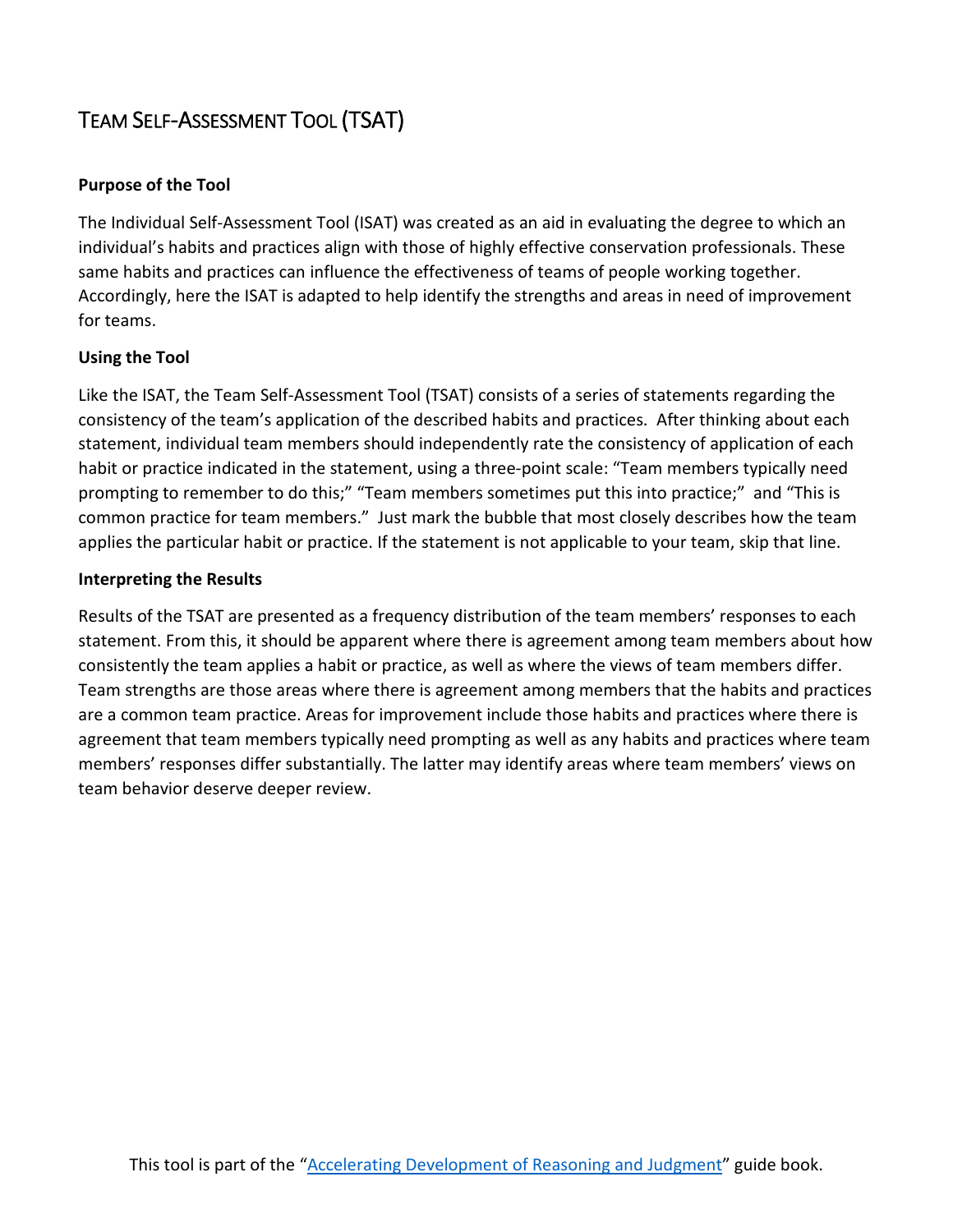| <b>Critically Inquisitive and Continuous</b><br><b>Learning</b>                                                                                                                                     | <b>Team members</b><br>typically need<br>prompting to<br>remember to do<br>this | Team<br>members<br>sometimes<br>put this into<br>practice | This is a<br>common<br>practice<br>team<br>members |
|-----------------------------------------------------------------------------------------------------------------------------------------------------------------------------------------------------|---------------------------------------------------------------------------------|-----------------------------------------------------------|----------------------------------------------------|
| Team members ask questions of others to<br>clarify assumptions, data, analyses, or<br>conclusions. [Skeptical/critical]                                                                             |                                                                                 |                                                           |                                                    |
| Team members are reflective about our<br>own actions, typically being self-critical and<br>engaging in evaluation of our performance<br>for the purpose of improving. [Reflective]                  |                                                                                 |                                                           |                                                    |
| Team members take a fresh look at a<br>situation and search for factors that may<br>have been missed in the past in an attempt<br>to improve understanding of the broader<br>context. [Open-minded] |                                                                                 |                                                           |                                                    |
| Team members reserve the right to change<br>our mind and expect others to be able to<br>do so, too, if new understanding of a<br>situation indicates that is prudent.<br>[Flexible]                 |                                                                                 |                                                           |                                                    |
| Team members approach work from the<br>perspective of learning while doing,<br>viewing management as an opportunity to<br>learn from experience. [Adaptive]                                         |                                                                                 |                                                           |                                                    |
| Team members learn as much as possible<br>about a conservation issue and context in<br>which it is embedded so we can identify<br>consequences of actions. [Inquisitive]                            |                                                                                 |                                                           |                                                    |
| Team members ask lots of questions about<br>the "how" and "why" of an issue and seek<br>new evidence to evaluate existing<br>perceptions. [Curious]                                                 |                                                                                 |                                                           |                                                    |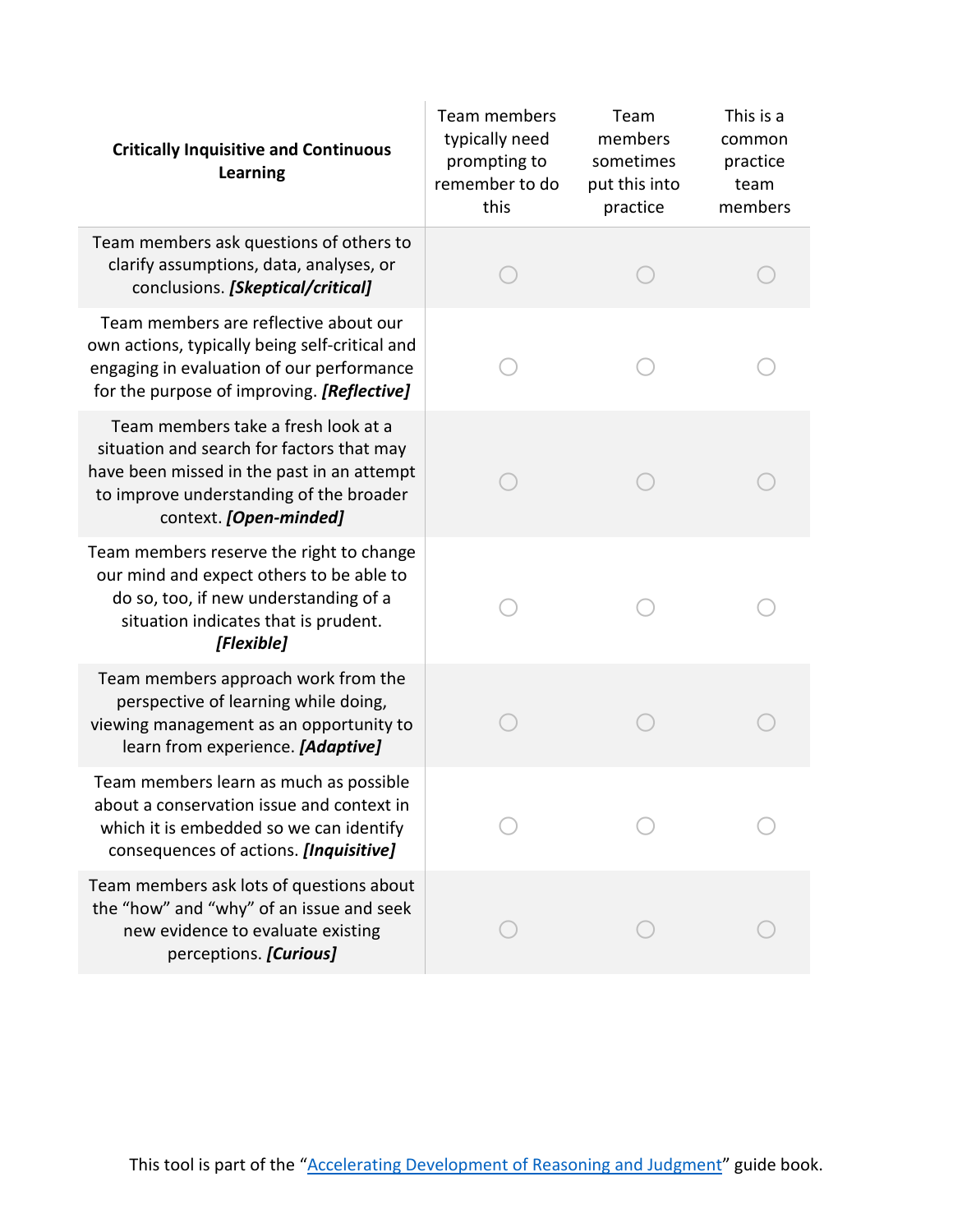| <b>Multi-level, Integrative Systems Thinking</b>                                                                                                                                                                                                | Team members<br>typically need<br>prompting to<br>remember to do<br>this | Team members<br>sometimes put<br>this into<br>practice | This is a<br>common<br>practice<br>team<br>members |
|-------------------------------------------------------------------------------------------------------------------------------------------------------------------------------------------------------------------------------------------------|--------------------------------------------------------------------------|--------------------------------------------------------|----------------------------------------------------|
| Team members are mindful that any specific<br>conservation situation is embedded in a<br>larger context that either affects or is<br>affected by actions at any level.<br>[Comprehensive thinking]                                              |                                                                          |                                                        |                                                    |
| Team members can see many of the<br>elements of difficult problems, how the<br>parts fit together and identify what's<br>missing. [Holistic]                                                                                                    |                                                                          |                                                        |                                                    |
| Team members seek information about and<br>include any stakeholders in a decision or<br>action and attempt to secure their input and<br>involvement. [Inclusive]                                                                                |                                                                          |                                                        |                                                    |
| Team members look for opportunities to<br>adapt or create new solutions to a problem<br>at hand without undue concern about<br>diverging from conventional practice when<br>situations seem to call for it.<br>[Creative/divergent/imaginative] |                                                                          |                                                        |                                                    |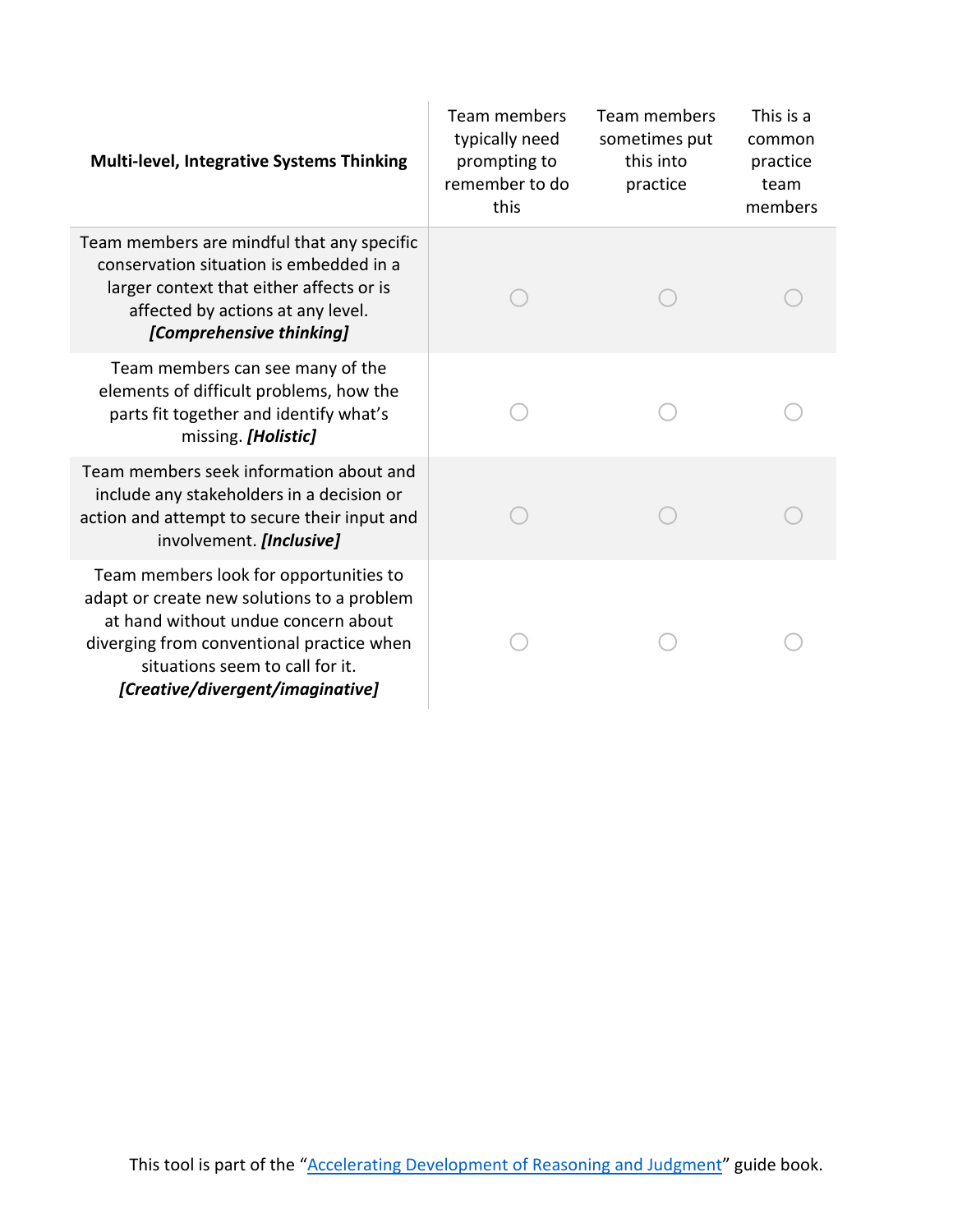| Self-disciplined                                                                                                                                                                                                                           | Team members<br>typically need<br>prompting to<br>remember to do<br>this | Team members<br>sometimes put<br>this into<br>practice | This is a<br>common<br>practice team<br>members |
|--------------------------------------------------------------------------------------------------------------------------------------------------------------------------------------------------------------------------------------------|--------------------------------------------------------------------------|--------------------------------------------------------|-------------------------------------------------|
| Team members approach technical<br>assessments by means of scientific<br>methods and principles, in a systematic<br>or methodical manner. [Scientific]                                                                                     |                                                                          |                                                        |                                                 |
| Team members evaluate the scientific<br>methods used to address an issue to<br>ensure the conclusions or<br>recommendations are sound. [Scientific]                                                                                        |                                                                          |                                                        |                                                 |
| Team members practice clear, logical<br>reasoning, which we can clearly<br>communicate to others, when<br>developing an understanding of a<br>problem. [Logical]                                                                           |                                                                          |                                                        |                                                 |
| Team members analyze a situation or<br>program methodically with clear focus<br>on stated objectives. [Systematic]                                                                                                                         |                                                                          |                                                        |                                                 |
| Team members examine things very<br>carefully, taking an organized,<br>thoughtful approach that helps define<br>complex issues and resist an<br>unorganized stream of consciousness<br>approach to thinking about a problem.<br>[Analytic] |                                                                          |                                                        |                                                 |
| Team members work in a well-organized<br>and competent way that gets good<br>results using no more funding, time,<br>social capital and other resources than is<br>necessary to achieve the desired<br>outcome. [Economic/efficient]       |                                                                          |                                                        |                                                 |
| Team members avoid being<br>inappropriately influenced by our own<br>personal feelings and opinions or by<br>those of others who expect special<br>treatment. [Impartial/objective]                                                        |                                                                          |                                                        |                                                 |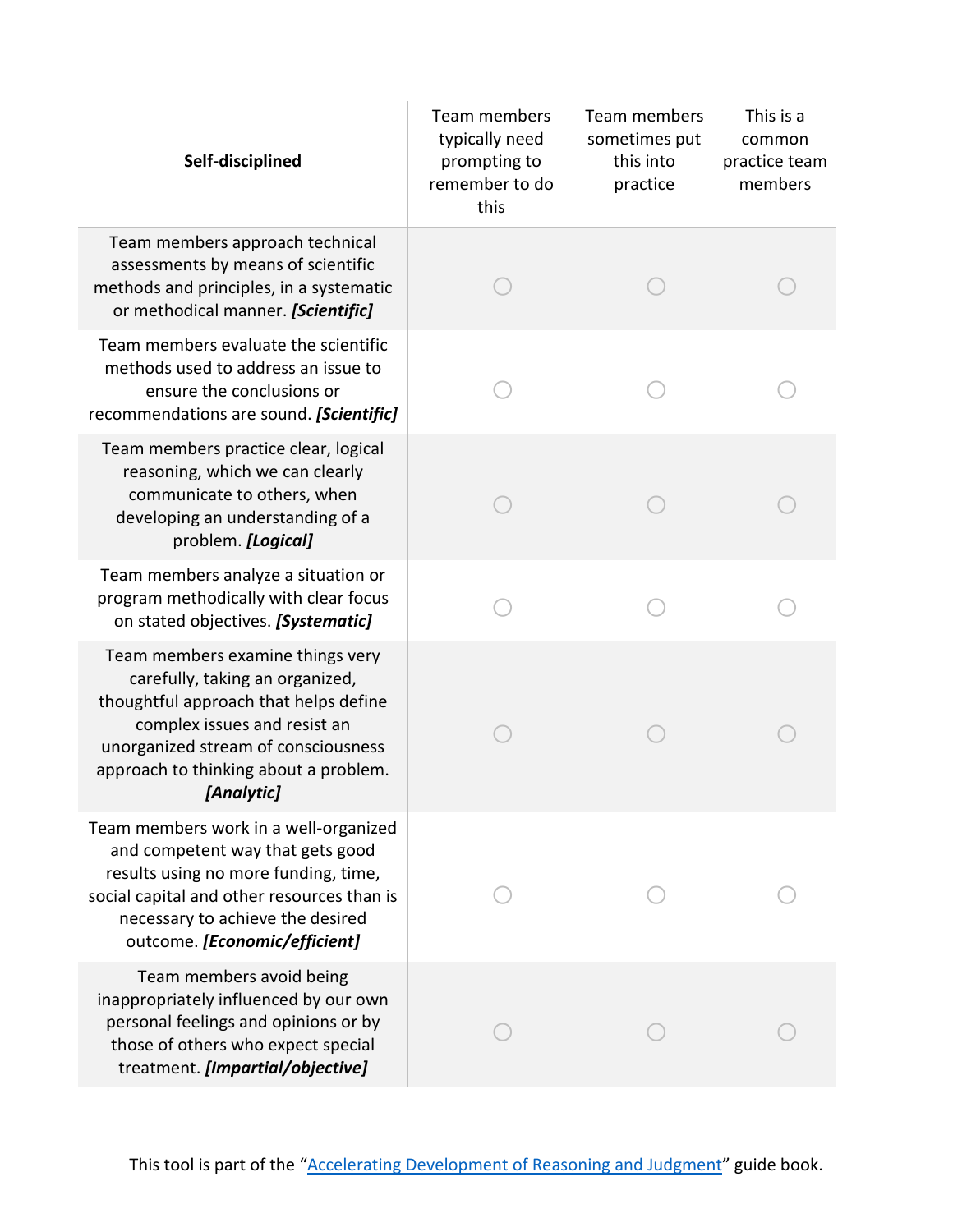Team members operate in a manner that avoids harm to people, wildlife or the environment. *[Ethical]* 

| Team members operate in a manner<br>that avoids harm to people, wildlife or<br>the environment. [Ethical]                                                    |  |  |
|--------------------------------------------------------------------------------------------------------------------------------------------------------------|--|--|
| Team members routinely consider<br>disparate positions held by stakeholders.<br>[Ethical]                                                                    |  |  |
| Team members don't let delays and<br>problems derail us from working on a<br>project with a positive attitude despite<br>difficulties encountered. [Patient] |  |  |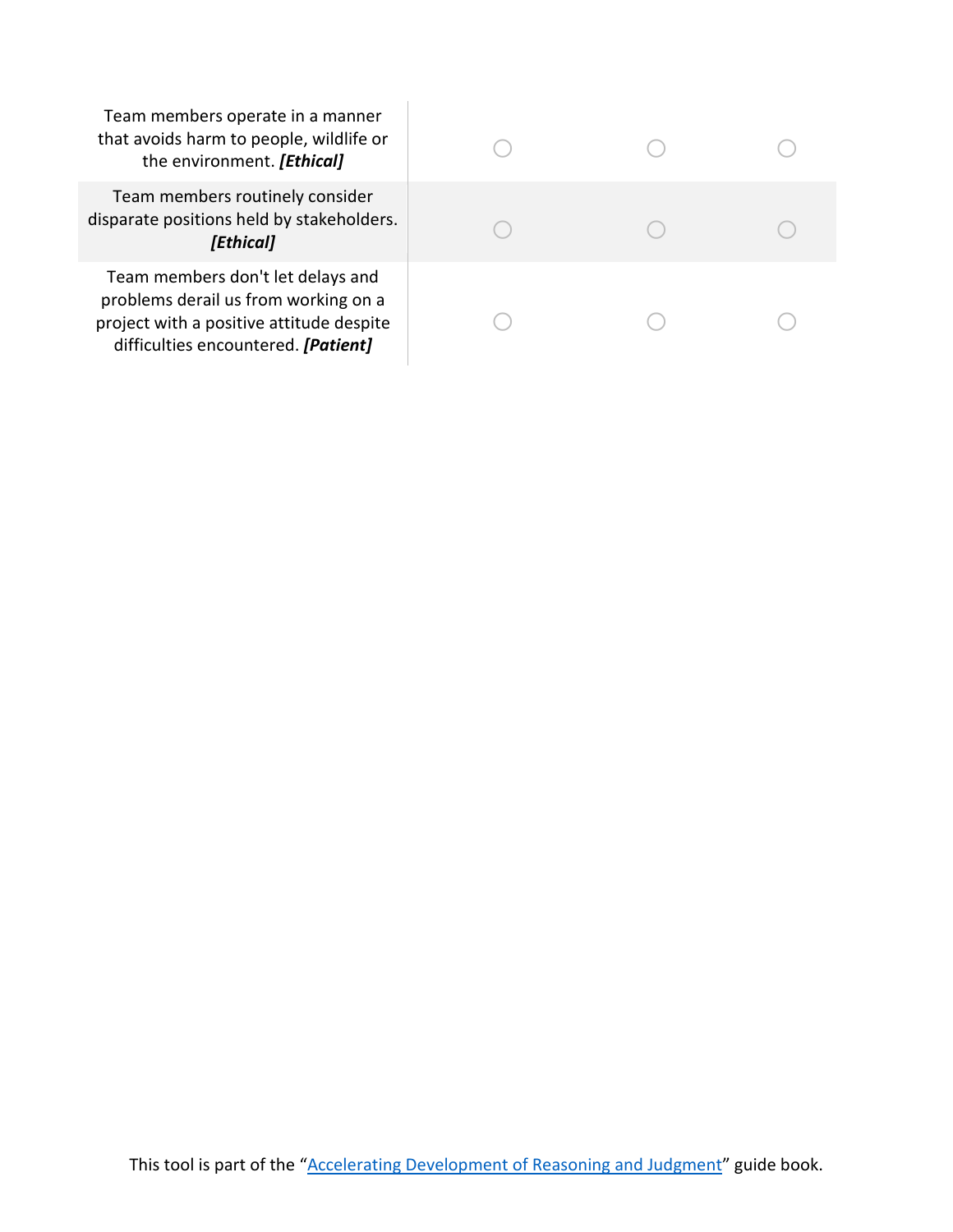| <b>Balanced Approach</b>                                                                                                                                                                                                                                                                                  | Team members<br>typically need<br>prompting to<br>remember to do this | Team members<br>sometimes put<br>this into<br>practice | This is a<br>common<br>practice team<br>members |
|-----------------------------------------------------------------------------------------------------------------------------------------------------------------------------------------------------------------------------------------------------------------------------------------------------------|-----------------------------------------------------------------------|--------------------------------------------------------|-------------------------------------------------|
| Team members work in a sensible<br>and realistic way that is based largely<br>on a practical rather than theoretical<br>perspective. [Pragmatic]                                                                                                                                                          |                                                                       |                                                        |                                                 |
| Team members anticipate and, when<br>necessary, prepare to take action to<br>control a situation rather than just<br>respond to it after the fact.<br>[Proactive/strategic]                                                                                                                               |                                                                       |                                                        |                                                 |
| Team members are oriented toward<br>achievement of established<br>objectives (results- or outcomes-<br>oriented) rather than being overly<br>focused on process (means).<br>[Purposeful]                                                                                                                  |                                                                       |                                                        |                                                 |
| Team members build a clear<br>understanding of the political<br>ramifications of alternative choices,<br>without allowing those realities to<br>influence the integrity of the<br>biological/ecological, social, and<br>ethical assessments conducted to<br>serve decision making. [Politically<br>aware] |                                                                       |                                                        |                                                 |
| Team members expect and can<br>accommodate change in process,<br>protocol or program as needed to<br>adapt to different circumstances.<br>[Adaptable]                                                                                                                                                     |                                                                       |                                                        |                                                 |